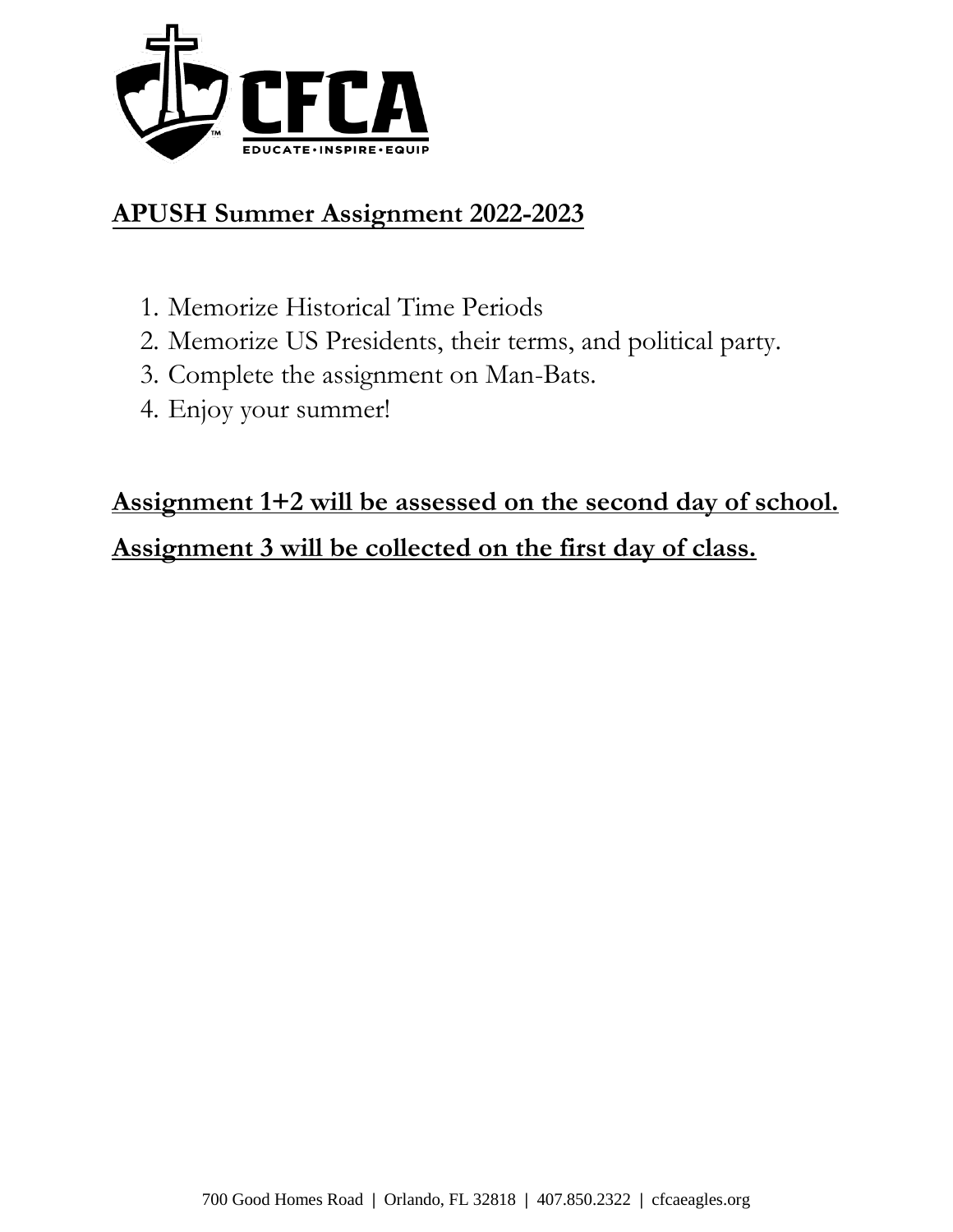

# **APUSH Historical Time Periods & Eras**

| 1. 1491-1607    | Native Societies, European        |  |  |
|-----------------|-----------------------------------|--|--|
|                 | Exploration                       |  |  |
| 2. 1607-1754    | European Colonization             |  |  |
| 3. 1754-1800    | Revolution, New Republic          |  |  |
| 4. 1800-1848    | Age of Jefferson & Jackson        |  |  |
| 5. 1848-1877    | Antebellum Era, Civil War,        |  |  |
|                 | Reconstruction                    |  |  |
| 6. 1865-1898    | Westward Expansion,               |  |  |
|                 | Industrialization, Populism       |  |  |
| 7. 1890-1945    | Progressivism, Imperialism,       |  |  |
|                 | World War 1, Roaring 20's,        |  |  |
|                 | Great Depression, New Deal,       |  |  |
|                 | World War 2                       |  |  |
| 8. 1945-1980    | Cold War, Postwar 50's,           |  |  |
|                 | Revolutionary 60's, Stagnant 70's |  |  |
| 9. 1980-Present | Conservative Movement, Middle     |  |  |
|                 | East Conflicts, Clinton's         |  |  |
|                 | Economy, 9/11, War on Terror      |  |  |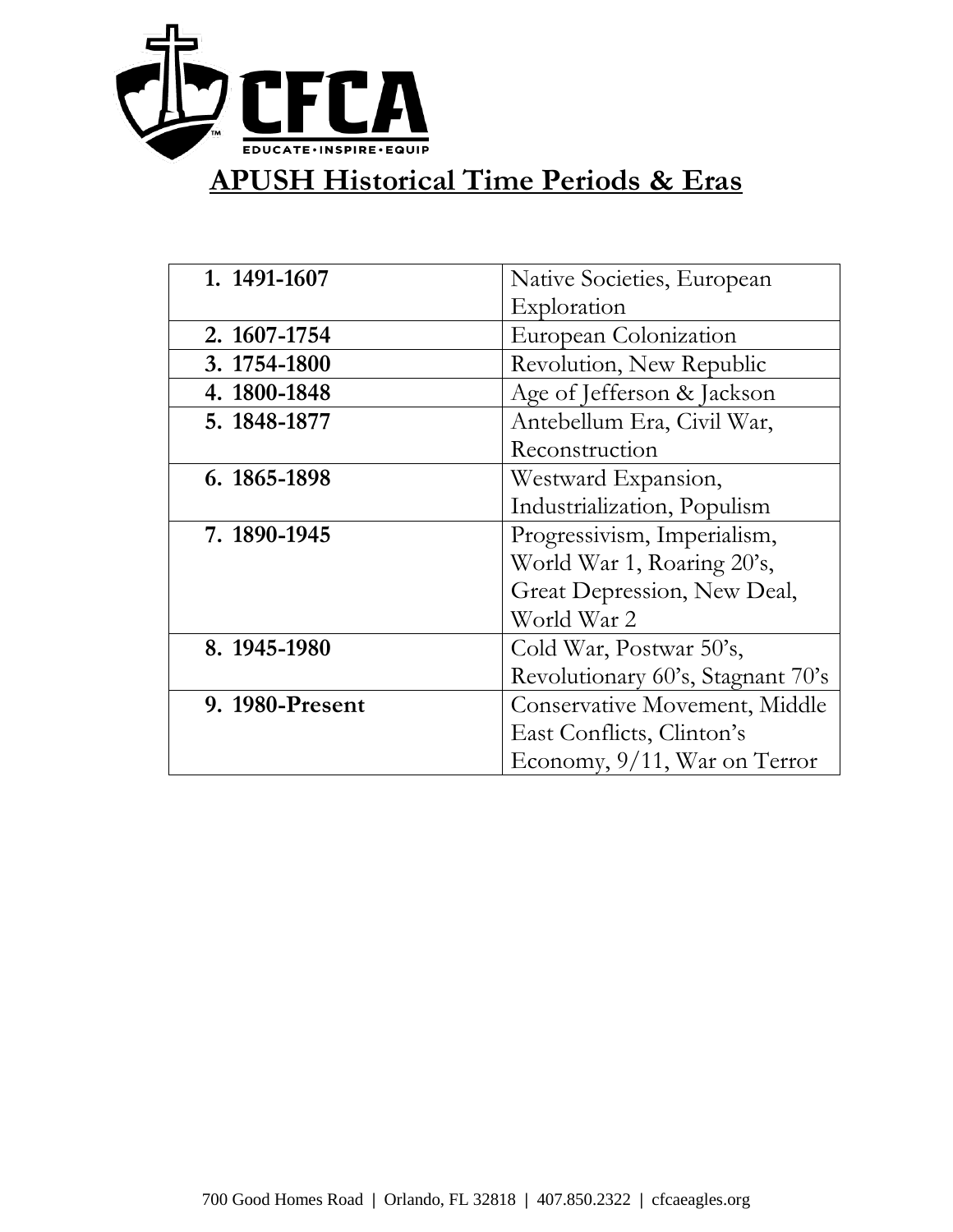

## **US President List**

| 18th Century         | Term      | Party       |
|----------------------|-----------|-------------|
| 1. George Washington | 1789-1797 | <b>None</b> |
| 2. John Adams        | 1797-1801 | Federalist  |

19th Century

| 3. Thomas Jefferson            | 1801-1809  | Democrat-Republican |
|--------------------------------|------------|---------------------|
| <b>4. James Madison</b>        | 1809-1817  | Democrat-Republican |
| <b>5. James Monroe</b>         | 1817-1825  | Democrat-Republican |
| <b>6. John Quincy Adams</b>    | 1825-1829  | Democrat-Republican |
| <b>7. Andrew Jackson</b>       | 1829-1837  | Democrat            |
| 8. Martin Van Buren            | 1837-1841  | Democrat            |
| 9. William Henry Harrison      | 1841*      | Whig                |
| 10. John Tyler                 | 1841-1845  | Whig                |
| 11. James K. Polk              | 1845-1849  | Democrat            |
| <b>12. Zachary Taylor</b>      | 1849-1850* | Whig                |
| <b>13. Millard Fillmore</b>    | 1850-1853  | Whig                |
| <b>14. Franklin Pierce</b>     | 1853-1857  | Democrat            |
| <b>15. James Buchanan</b>      | 1857-1861  | Democrat            |
| 16. Abraham Lincoln            | 1861-1865* | Republican          |
| 17. Andrew Johnson             | 1865-1869  | Union               |
| <b>18. Ulysses S. Grant</b>    | 1869-1877  | Republican          |
| <b>19. Rutherford B. Hayes</b> | 1877-1881  | Republican          |
| 20. James Garfield             | 1881*      | Republican          |
| 21. Chester A. Arthur          | 1881-1885  | Republican          |
| <b>22. Grover Cleveland</b>    | 1885-1889  | Democrat            |
| 23. Benjamin Harrison          | 1889-1893  | Republican          |
| <b>24. Grover Cleveland</b>    | 1893-1897  | Democrat            |
| <b>25. William McKinley</b>    | 1897-1901* | Republican          |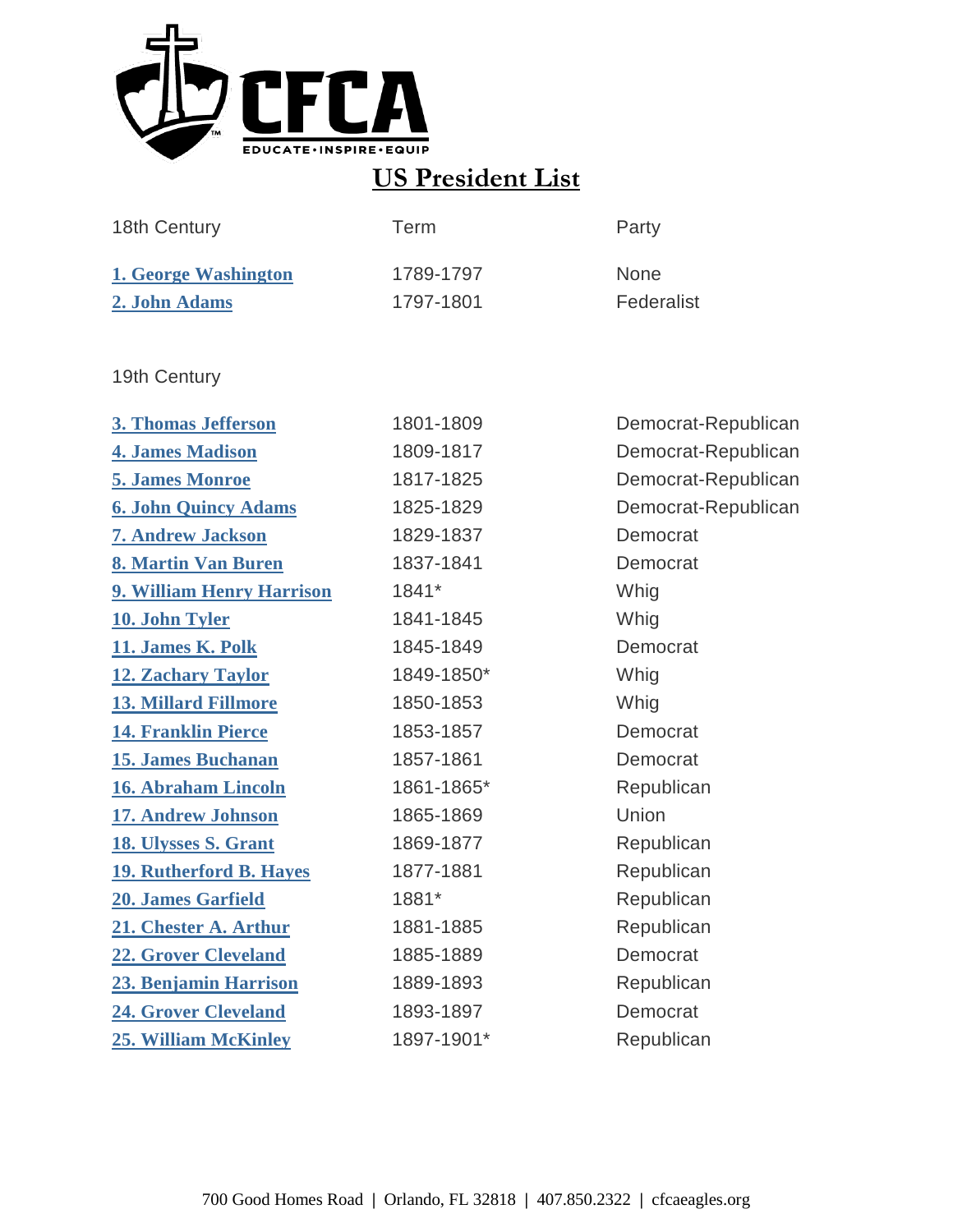

20th Century

| <b>26. Theodore Roosevelt</b>    | 1901-1909  | Republican |
|----------------------------------|------------|------------|
| 27. William Howard Taft          | 1909-1913  | Republican |
| 28. Woodrow Wilson               | 1913-1921  | Democrat   |
| 29. Warren G. Harding            | 1921-1923* | Republican |
| <b>30. Calvin Coolidge</b>       | 1923-1929  | Republican |
| 31. Herbert Hoover               | 1929-1933  | Republican |
| <b>32. Franklin D. Roosevelt</b> | 1933-1945* | Democrat   |
| 33. Harry S. Truman              | 1945-1953  | Democrat   |
| <b>34. Dwight D. Eisenhower</b>  | 1953-1961  | Republican |
| 35. John F. Kennedy              | 1961-1963* | Democrat   |
| 36. Lyndon B. Johnson            | 1963-1969  | Democrat   |
| 37. Richard M. Nixon             | 1969-1974* | Republican |
| 38. Gerald R. Ford               | 1974-1977  | Republican |
| <b>39. James Carter</b>          | 1977-1981  | Democrat   |
| <b>40. Ronald Reagan</b>         | 1981-1989  | Republican |
| 41. George H. W. Bush            | 1989-1993  | Republican |
| 42. William J. Clinton           | 1993-2001  | Democrat   |

#### 21st Century

| 43. George W. Bush  | 2001-2009    | Republican |
|---------------------|--------------|------------|
| 44. Barack Obama    | 2009-2017    | Democrat   |
| 45. Donald J. Trump | 2017-2021    | Republican |
| 46. Joseph Biden    | 2021-present | Democrat   |

The asterisk \* denotes the president did not finish their term in office due to death or resignation.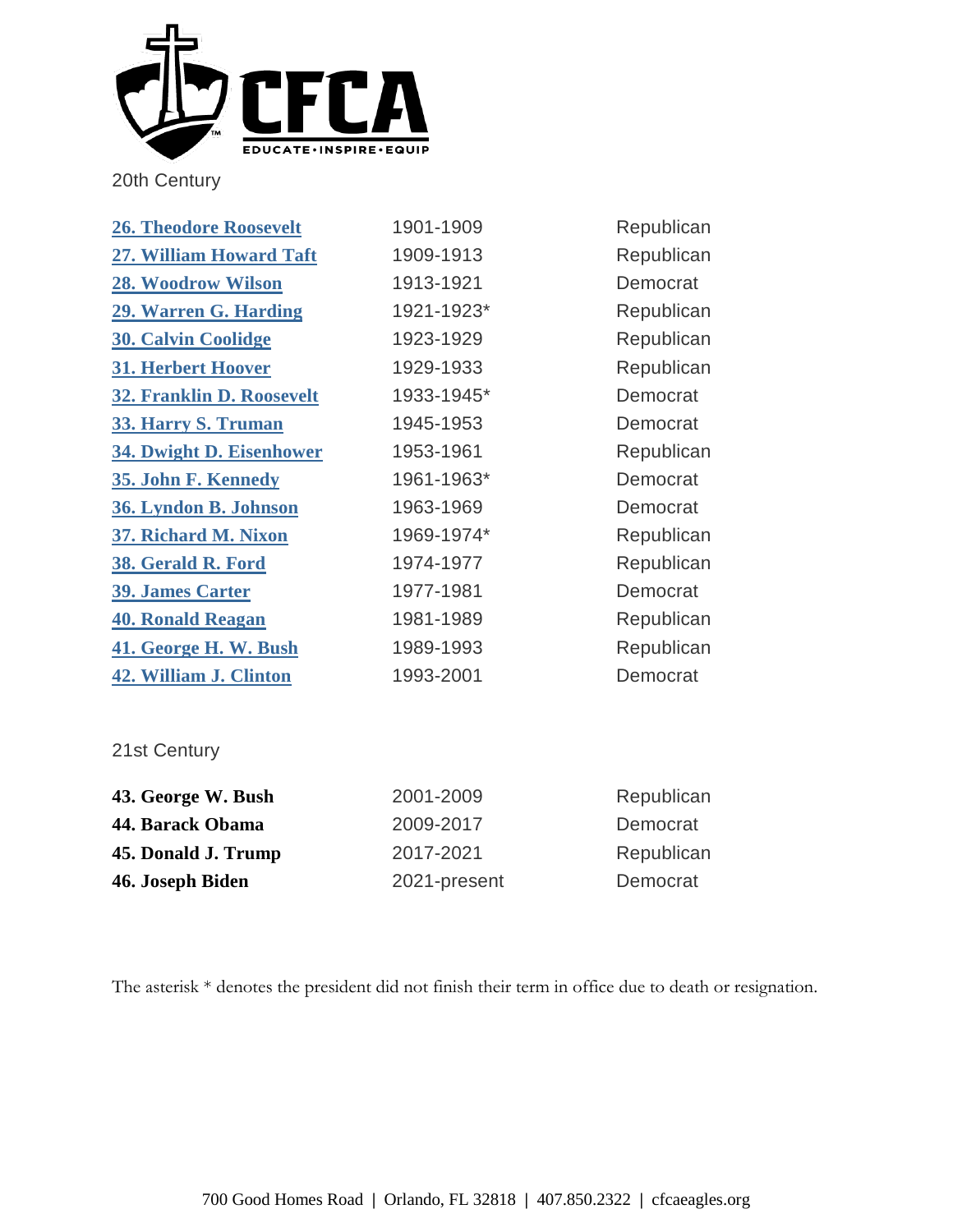

### **Are There Man-Bats on the Moon?**

*Summer Assignment*

In this assignment, all you need to do is answer the following question in 1-2 paragraphs:

#### *Are there man-bats on the moon?*

To answer this question, consult the following image and excerpts to support your answer. Your answer should include:

- A thesis: your decisive answer on this question (yes, or no?).
- Paragraph 1: Two to three sentences that support your argument with evidence from the image and excerpts.
- Paragraph 2: Two to three sentences explaining WHY the evidence led you to say *yes* or *no*. For example, if you said no, what about the evidence seemed suspect? If you said yes, what about the evidence seemed convincing? I want to hear about the details!

#### **Historical Background:**

l

- Yes, this is a real question. "In 1835, an incredible story broke in the Sun Newspaper, New York City, which reported that the famed astronomer Sir John Herschel had made Great Astronomical Discoveries. While cataloging and mapping nebulae in the night sky at the Cape of Good Hope, South Africa, Herschel trained his reportedly hyper powerful telescope on the Moon."<sup>1</sup>
- Herschel went on to discover that the moon was in fact populated with an abundance of creatures, including intelligent man-bats who were capable of building great cathedrals and engaging in deity worship.

<sup>1</sup> https://blog.library.si.edu/blog/2013/08/28/great\_moon\_hoax\_1835/#.YJqZQS33afA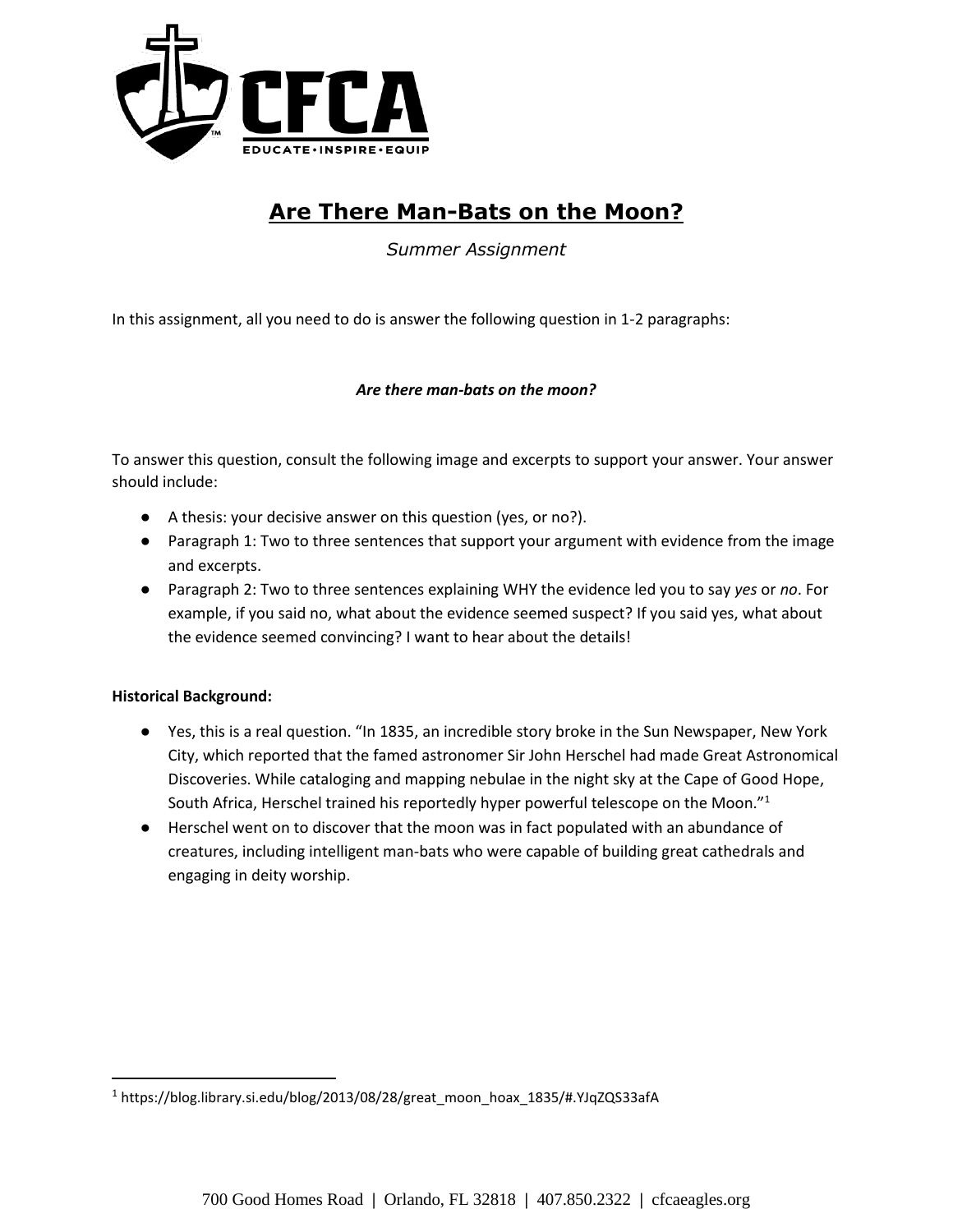

**Source #1:** An artist's rendering of the various forms of intelligent life found on the moon, including man-bats. *The New York Sun.* August 28th, 1835